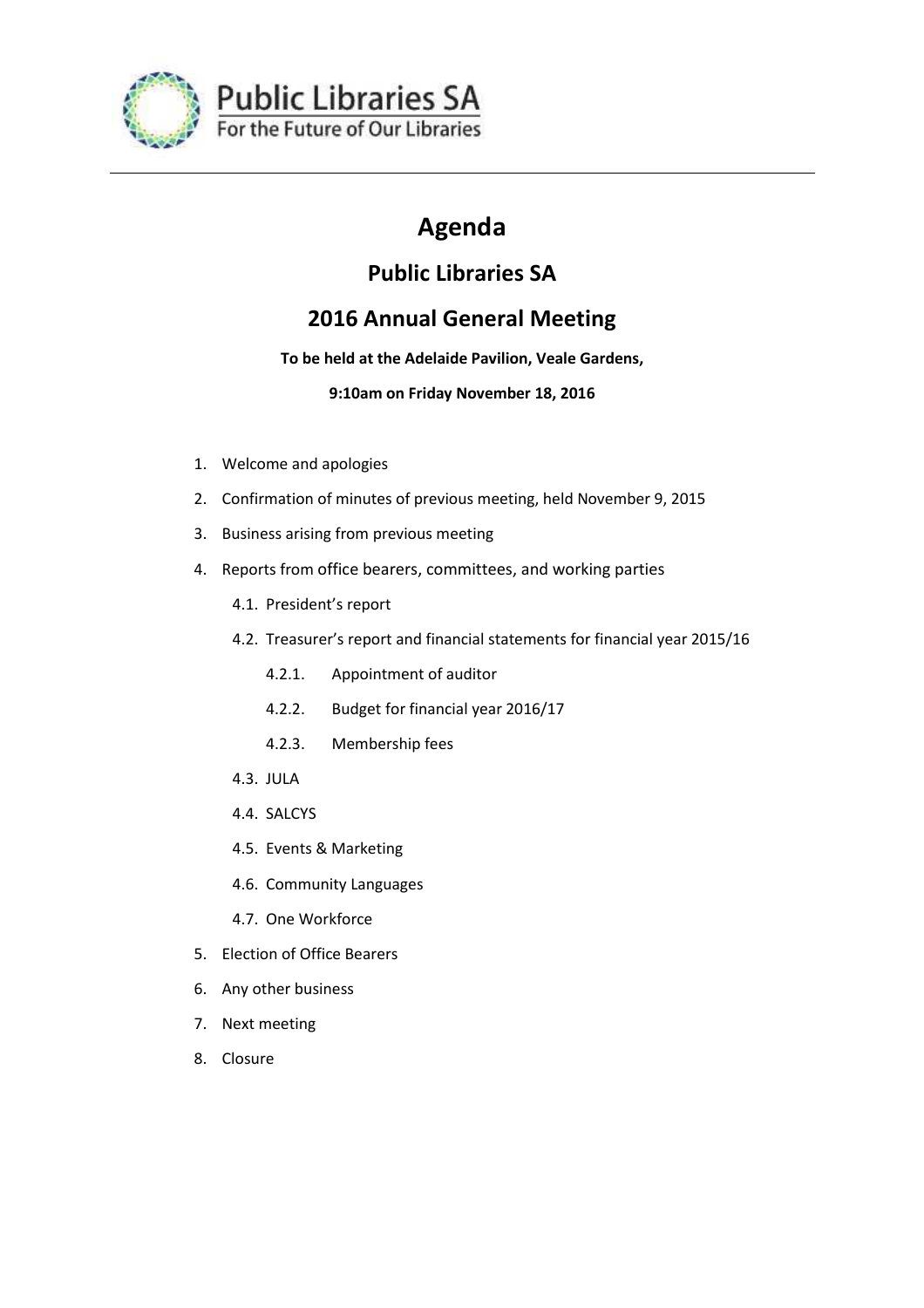

Agenda item 2

# **Minutes of the 2015 Annual General Meeting of Public Libraries SA**

**Held on Monday 9 November 2015** 

State Library of SA - Hetzel Theatre

| 1. Welcome & Apologies<br>See attached attendance list (attachment 1)                                                                                                                                                                       |                                    |
|---------------------------------------------------------------------------------------------------------------------------------------------------------------------------------------------------------------------------------------------|------------------------------------|
| 2. Confirmation of minutes of previous meeting held 10 November 2014<br>It was moved that the minutes of the Public Libraries SA AGM held on Monday 10<br>accepted as read.<br><b>Moved Linda Heath</b><br>Seconded: Sandra Skinner         | November 2014 be<br><b>CARRIED</b> |
| 3. Business arising previous meeting<br>None carried forward                                                                                                                                                                                |                                    |
| 4. Office bearers, committee, working parties and group reports:                                                                                                                                                                            |                                    |
| 4.1 President's Report<br>The annual President's report (attachment 2) was tabled at the meeting by Lynn Spurling. It was<br>moved that the President's report be accepted as read.<br>Moved: Anne Pascoe                                   |                                    |
| Seconded: Louise Mrdjen                                                                                                                                                                                                                     | <b>CARRIED</b>                     |
| 4.2 Treasurer's Report & Financial statements for 2014/15<br>It was moved that the 2014/15 PLSA Financial reports be accepted<br><b>Moved: Janice Nitschke</b><br>Seconded: Hanlie Erasmas                                                  | <b>CARRIED</b>                     |
| 4.2.1 Appointment of Auditor<br>It was moved that Ian McDonald from Creative Accounting be appointed as auditor<br><b>Moved: Janice Nitschke</b>                                                                                            |                                    |
| Seconded: Ashlynne Pointon                                                                                                                                                                                                                  | <b>CARRIED</b>                     |
| 4.2.2 Budget for Financial year 2015/16<br>It was moved that the PLSA Draft Budget for 2015/16 be accepted<br><b>Moved: Janice Nitschke</b><br><b>Seconded: Tracy Glover</b>                                                                | <b>CARRIED</b>                     |
| 4.2.3 Membership fees<br>It was moved that the 2016 PLSA membership fees be increased by the CPI increase<br>\$350<br>$0 - 9,999$<br>10,000 - 49,999 \$650<br>$50,000+$<br>\$950<br><b>Moved: Janice Nitschke</b><br>Seconded: Tracy Glover | <b>CARRIED</b>                     |
| 4.3 JULA<br>The JULA report tabled and it was moved that it be accepted.<br>(attachment 3)<br>Moved: Ashlynne Pointon<br>Seconded: Pam Welford                                                                                              |                                    |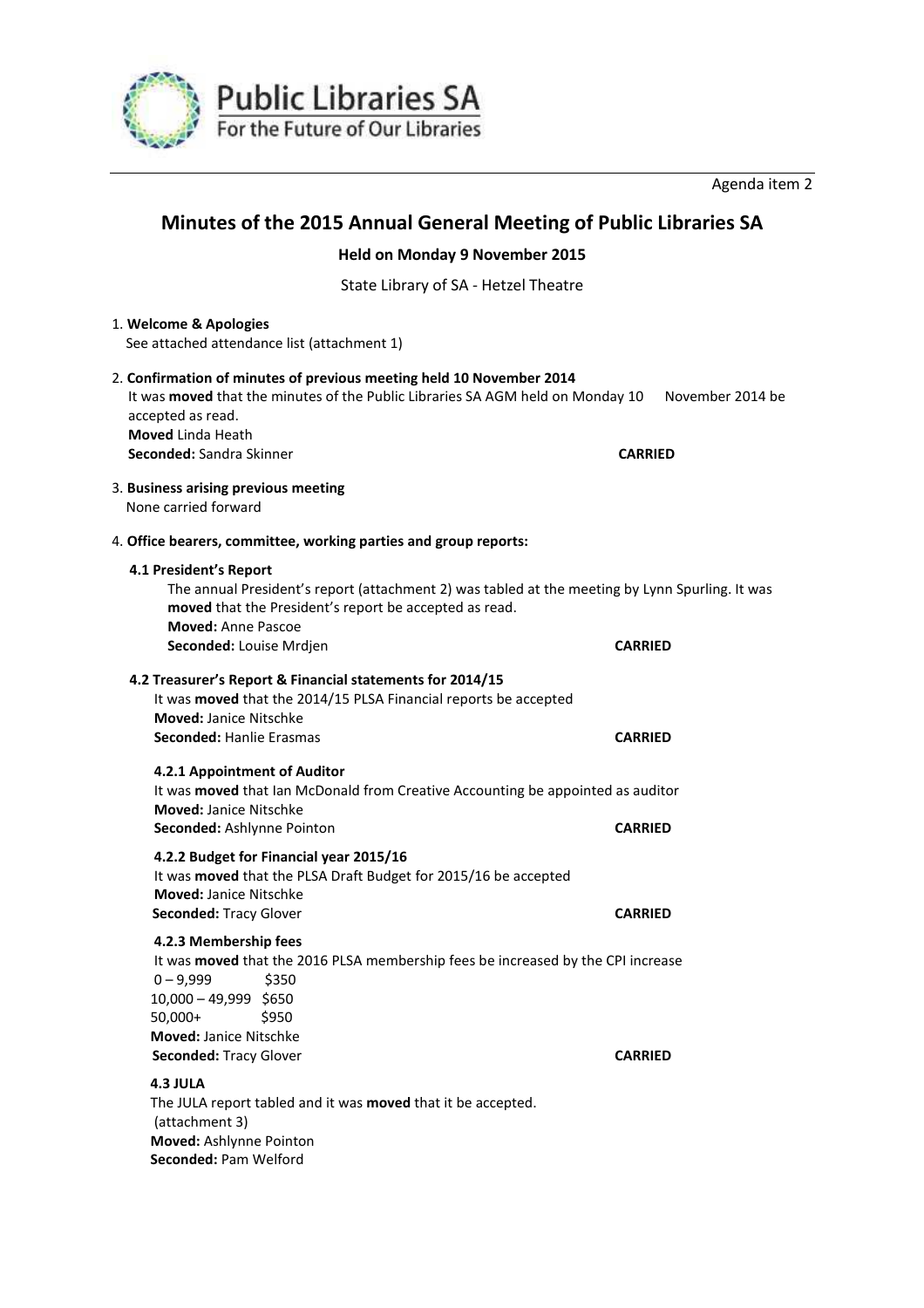

**Public Libraries SA** For the Future of Our Libraries

#### **4.4 SALCYS**

 An outline was provided of the committees initiatives and learning throughout the 2015 year. (attachment 4)

#### **4.5 Events and Marketing**

 An outline was provided of the committees initiatives. (attachment 5)

#### **4.6 Community Languages**

 An outline was provided of the committees initiatives and developments throughout the 2015 year. (attachment 6)

#### **4.7 One Workforce**

 Funding application successful and work to continue as a joint venue between PLS and PLSA. Gem Benson has been employed as project officer. (attachment 7)

#### **4.8 PLSA Conference**

 Report tabled outlining conference feedback and acknowledgement given to the work of the committee.

#### 5**. Election of Office bearers**

No elections were required as the number of nominations received was less than positions vacant. As a result the following individuals were elected to the following positions.

President (2 years) – Lynn Spurling (2016/17) Vice President (2 years) – Ben Footner (2016/17) Vice President (1 year) – Tracy Glover (2016) Secretary (2 years) – Julie Kerr (administration secretary) Treasurer (2 years) – Janice Nitschke (2016/17) Committee member (2 years) – Pam Welford (2015/16) Committee member (2 years) – Anne Pascoe (2015/16) Committee member (2 years) - Tomas Alves (2015/16) Committee member (2 years) – Dee O'Loughlin (2016/17) Committee member (1 year) – VACANCY CARRIED

We would like to thank Hanlie Erasmas who completed her term and acknowledge her contribution as standing committee representative and workforce planning lead for the PLSA executive committee.

It was **moved** that the nominees be appointed to the PLSA executive committee. **Moved:** Jennifer Dew **Seconded**: Jo Cooper

#### **6. Any other business**

Travelling Suitcase – brief catch up prior to morning tea to discuss the timetable for this item.

#### **7. Next Meeting**

The next PLSA Annual General Meeting will be held in November 2015, at a date and location to be advised.

#### **8. Closure**

Meeting closed at 10.30am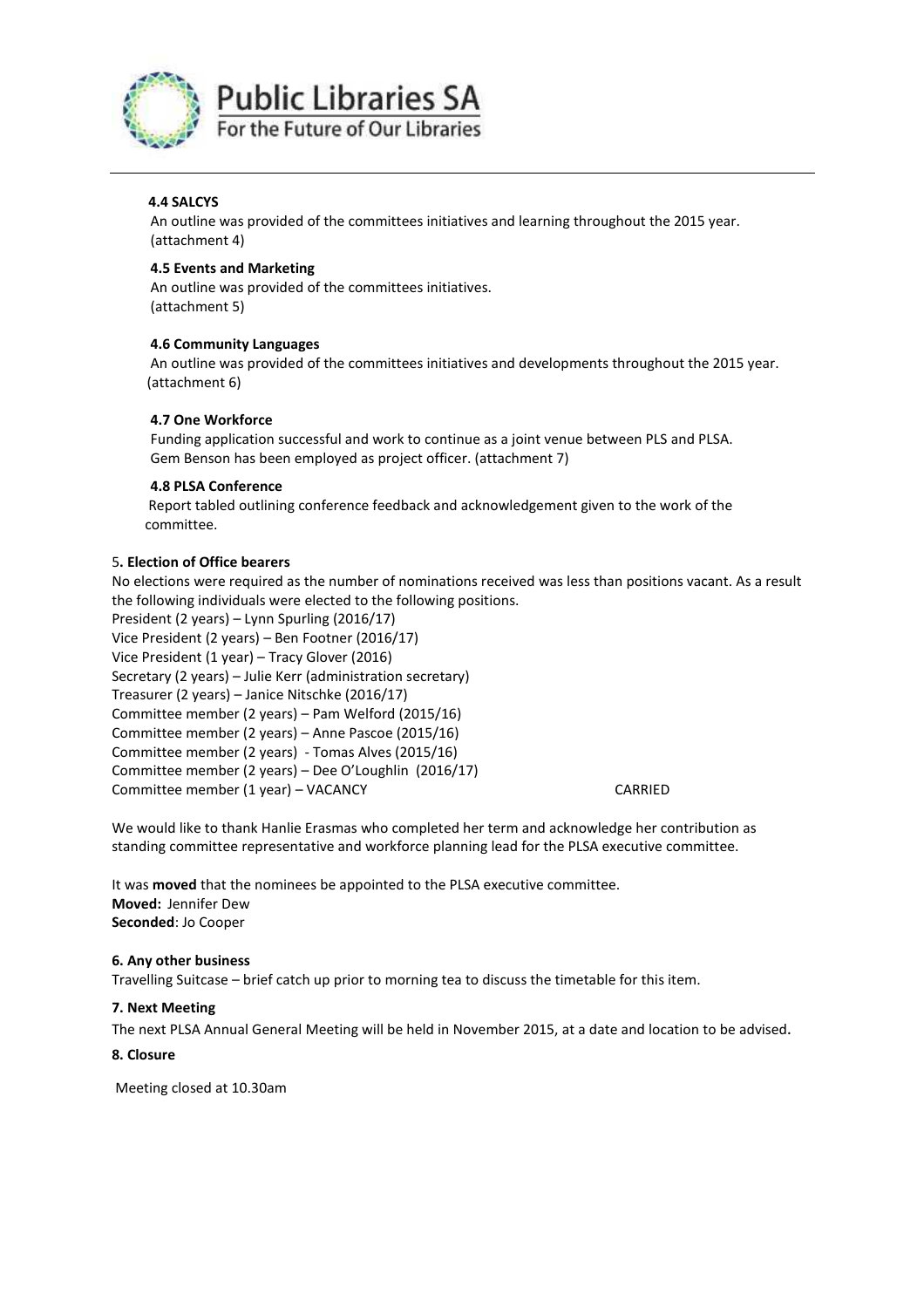

**Public Libraries SA**<br>For the Future of Our Libraries

## **Attendees, 2015 PLSA AGM**

| <b>First Name</b> | <b>Surname</b> | Organisation                            |
|-------------------|----------------|-----------------------------------------|
| <b>Tomas</b>      | Alves          | <b>Charles Sturt</b>                    |
| Albert            | Bergoc         | Onkaparinga libraries                   |
| Marie             | <b>Broad</b>   | Jamestown School Community Library      |
| Rick              | Cook           | Minlaton School Community Library       |
| Jo                | Cooper         | City of Prospect                        |
| Kathrin           | Davidson       | City of Onkaparinga                     |
| Jennifer          | Dew            | Campbelltown Council                    |
| Hanlie            | Erasmus        | City of Unley                           |
| Ben               | Footner        | City of Victor Harbor                   |
| Simon             | Gillespie      | <b>Burnside Library</b>                 |
| Tracy             | Glover         | <b>Holdfast Bay Library Service</b>     |
| Emma              | Gosbell        | Tea Tree Gully Library                  |
| Linda             | Heath          | Wudinna School Community Library        |
| Kristina          | Hebdon         | City of Unley                           |
| Janet             | Hetherington   | City of Salisbury                       |
| Susan             | Hill           | City of Salisbury                       |
| Sascha            | Hutchinson     | City of Charles Sturt Library Service   |
| Susan             | Isted          | <b>Public Library Services</b>          |
| Kathe             | James          | City of Mitcham                         |
| Sue               | Jones          | Salisbury Library Service               |
| Kerrie            | Kemp           | Onkaparinga Library Service             |
| Christine         | Kennedy        | <b>Public Library Services</b>          |
| Suzanne           | Kennedy        | Norwood Payneham, & St Peters           |
| Tim               | Law            | Rural City of Murray Bridge             |
| Sue               | Lawrence       | Adelaide City Council Library Services  |
| Denise            | Martin         | Marion                                  |
| Chiah             | Mayne          | Gawler                                  |
| Julie             | Morgon         | City of Onkaparinga                     |
| Sarah             | Morphett       | <b>West Torrens Library Service</b>     |
| Louise            | Mrdjen         | Pt Lincoln Library                      |
| Simon             | Murphy         | Alexandrina Council                     |
| Sue               | Muster         | Karoonda SCL                            |
| Janice            | Nitschke       | <b>Wattle Range Council</b>             |
| Dee               | O'Loughlin     | <b>Adelaide Hills</b>                   |
| Zoran             | Opacic         | <b>Public Library Services</b>          |
| Fran              | Oswald         | Tumby Bay School Community Library      |
| Alison            | Packer         | <b>Barossa Libraries</b>                |
| Anne              | Pascoe         | City of West Torrens                    |
| Tania             | Paull          | <b>Barossa Libraries</b>                |
| Ashlynne          | Pointon        | Yorketown Area School                   |
| Helen             | Procter-Brown  | Quorn School Community Library          |
| Melissa           | Robertson      | City of Charles Sturt                   |
| Anne              | Rundle         | Adelaide City Council Library Services  |
| Gemma             | Russell        | Walkerville Library                     |
| Anne              | Sawtell        | <b>District Council of Mallala</b>      |
| Katherine         | Shaw           | Adelaide City Council Library Services  |
| Jeni              | Siviour        | <b>Cummins School Community Library</b> |
| Sandra            | Skinner        | District Council of Yankalilla          |
| Lynn              | Spurling       | President - Public Libraries SA         |